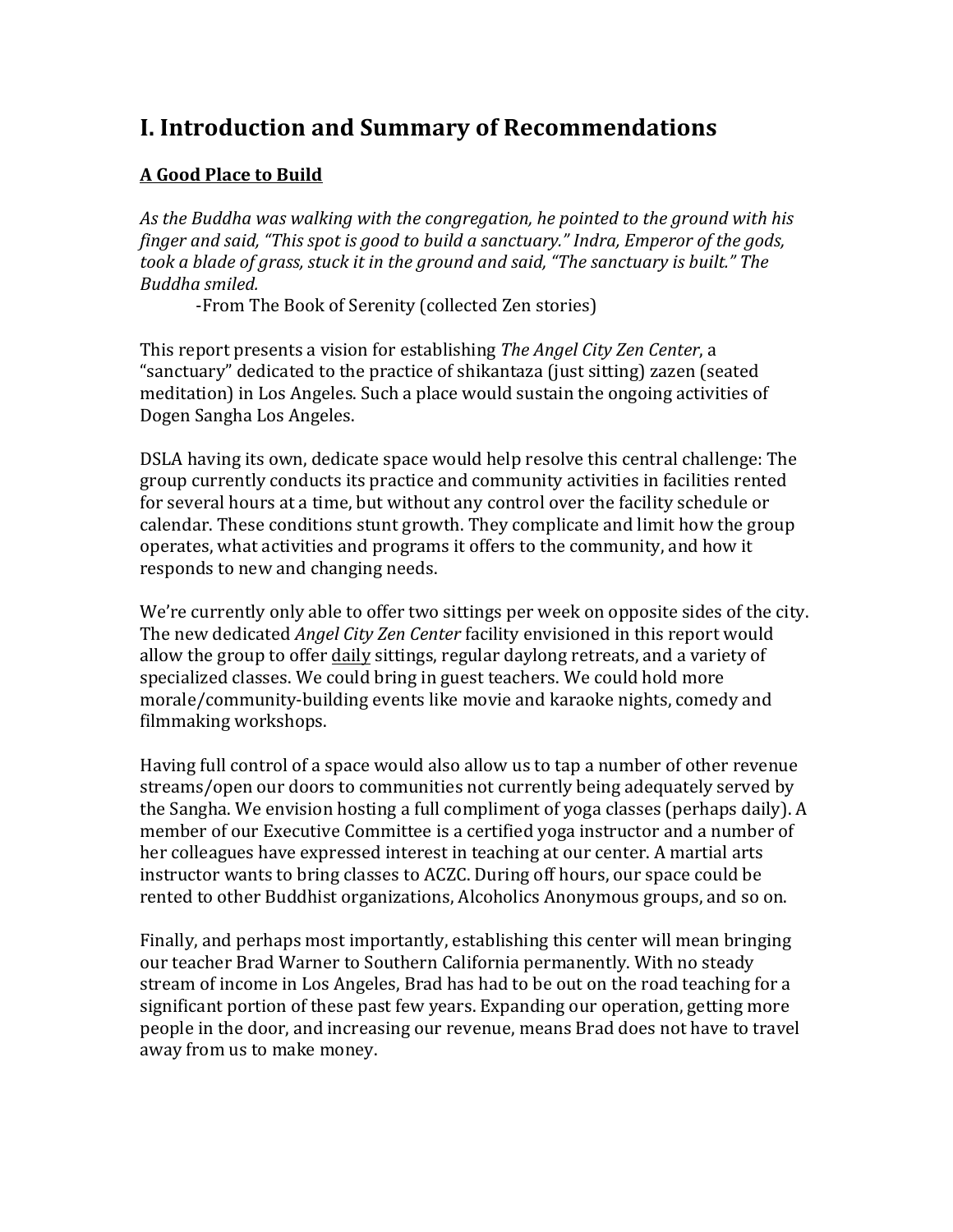Brad Warner is an internationally recognized and renowned Zen teacher whom has sold literally hundreds of thousands of books. In the Zen game, he is a franchise player, someone you build around. The fact that he has no permanent teaching home is a travesty we aim to correct. Brad will draw the crowds needed to sustain the *Angel City Zen Center*. If we build it... and he is there... they will come.

#### **Working Together**

In August of 2014, the DSLA Board of Directors and Executive Committee created the *Angel City Zen Center* Coordinating Subcommittee consisting of: Brad Warner, John Graves, Nina Snow, Craig French, and Rylend Grant. The subcommittee has been guided by agreements meant to ensure consensus and transparency and support the honesty and integrity of each committee member.

The subcommittee has met regularly since August 2014 to make recommendations in four broad areas:

-Organizational and legal framework -Physical space needs -Scheduling and management -Budget and financial plan

The subcommittee and its members gathered information and sought advice from a number of experts, including a commercial realtor, a commercial property owner, an attorney with expertise in nonprofit organizations, a bookkeeper, an insurance broker, dharma teachers whom have founded their own centers, and several fundraising experts.

The subcommittee has maintained a valuable open dialogue with Mary Stancavage, director of the nonprofit Against the Stream Buddhist Meditation Society. ATS opened their first nonprofit center in Los Angeles in 2009 and at the time of this report was making the final arrangements and raising the finishing funds to open their 2nd center in San Francisco. The subcommittee has also been in contact with administrators from the Sacramento Dharma Center who recently raised over \$500,000 to build their own dedicated space. Listening to these folks describe the founding, organization, and ongoing operations of their groups has helped our subcommittee clarify its purpose and guide some of its decisions about an organizational framework to implement its vision.

#### **Summary of recommendations**

- 1. Set budgets and fundraising goals to meet both operational costs and tenant improvement needs.
- 2. Consider the alternatives of either leasing or purchasing a building.
- 3. Meet the challenge of higher operating costs through pledged donations and long-term investments.
- 4. Retain a Zen Center manager to oversee day-to-day operations.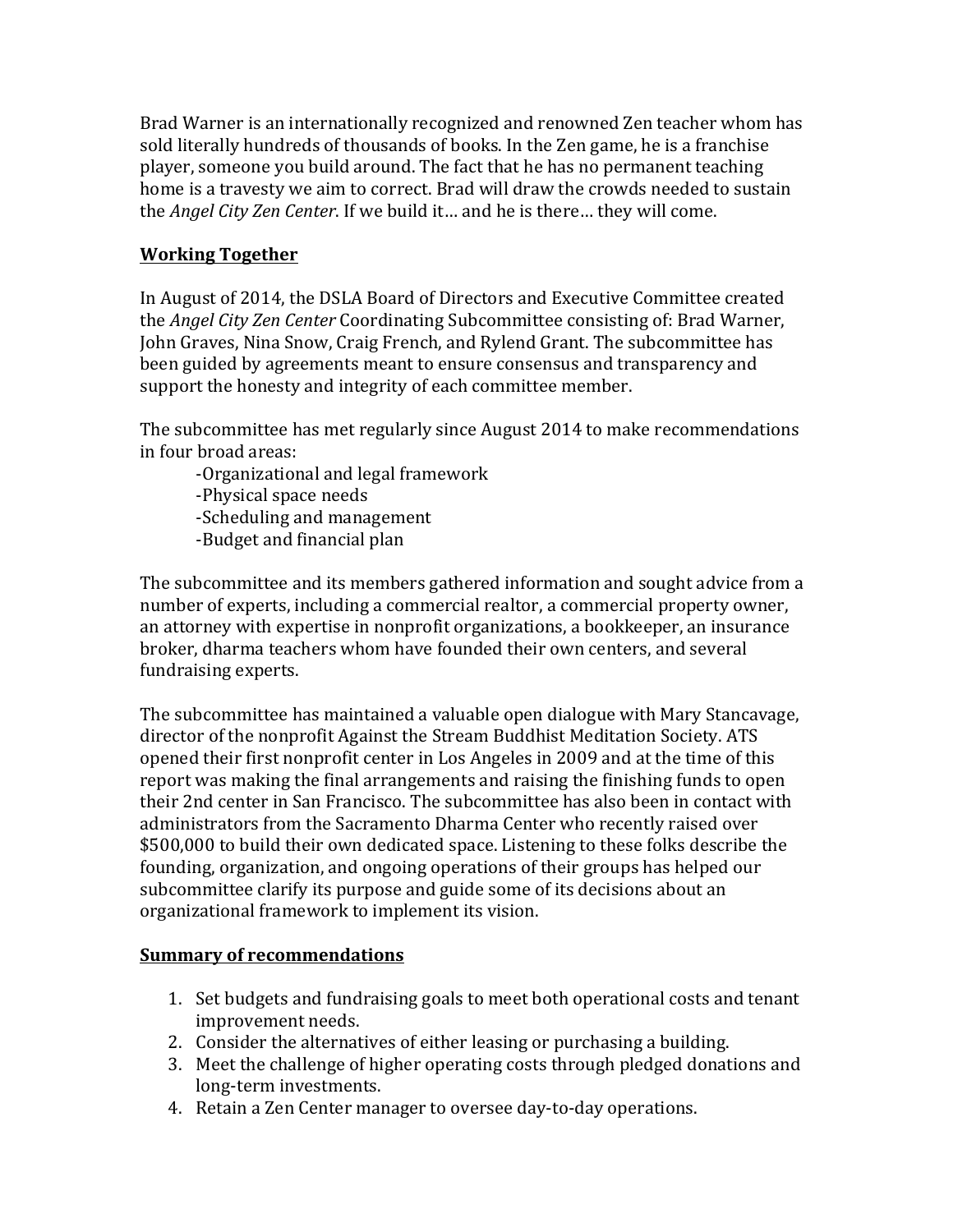- 5. Establish a policy for renting our space to non-affiliated groups.
- 6. Establish a default set-up for the meditation hall, so it is always ready for use.
- 7. Install a permanent altar.
- 8. Establish a conflict resolution policy

The subcommittee offers these recommendations on the basis of these understandings: 

- 1. The new *Angel City Zen Center* will inherit the organizational structure, rules, bylaws, and procedural etiquette of Dogen Sangha Los Angeles.
- 2. The new center as defined by this report will only be established when there is adequate financial support for its operation.
- 3. Final responsibility for establishing and operating *Angel City Zen Center* will rest with the then current members of the Dogen Sangha Los Angeles Executive Committee (and its Board of Directors). The recommendations of this report are meant to support that committee, not limit its responsibility or authority.
- 4. The recommendations in this report are a response to the current needs of the Sangha. The subcommittee also recognizes the changing nature of conditions that shape these needs. Nothing about this report is intended to imply that change is undesirable or should not be anticipated, welcomed and embraced.

# **II. Organization and Legal Framework**

## **Form of the Organization/Non profit Status**

As alluded to above, the new *Angel City Zen Center* will fall under the operational umbrella of the already well established Dogen Sangha Los Angeles Nonprofit Corporation. DSLA has been successfully serving the Los Angeles community for well over a decade. The organization was granted  $501(c)(3)$  nonprofit status in 2014 and is fully tax-exempt.

## **Governing Bodies: Commitment, Composition and Terms**

The *Angel City Zen Center* will be governed by DSLA's established bylaws. Organizational decisions are made by an Executive Committee and approved by its Board of Directors. Though ultimate decision-making power lies with our Zen Teacher, Brad Warner.

The successful creation and operation of a new center will be dependent on committee/board member dedication. We assume all committee/board members will be nominated and appointed based on their desire to deliver on the promise of the mission statement. In addition, consideration should be given to committee/board candidates with specialized knowledge and/or expertise in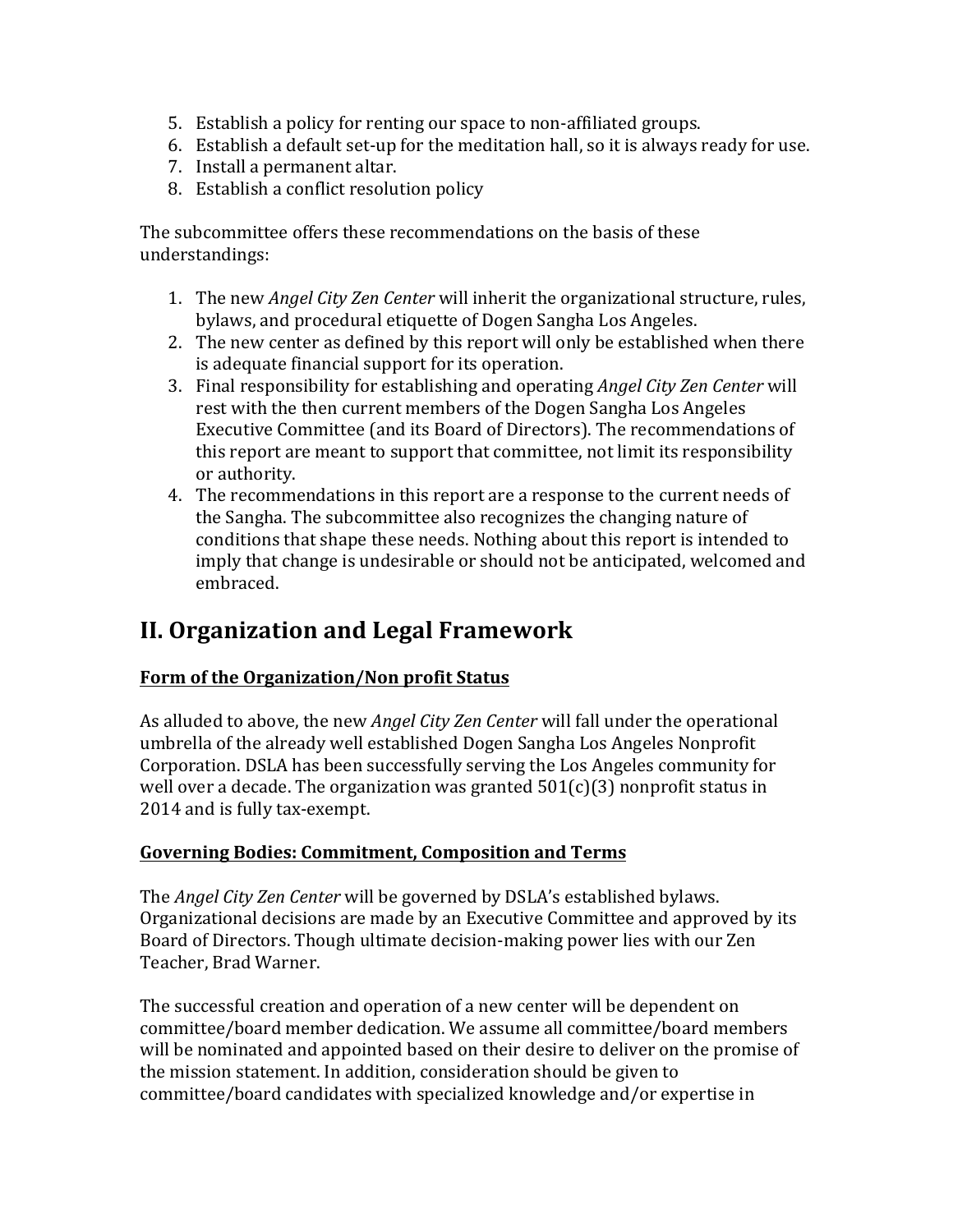leadership, community relations, fundraising, organizational development, and budgeting. 

DSLA's Executive Committee currently consists of four officers: a President, Vice President, Treasurer, and Secretary. The bylaws allow for the creation of additional specialized Vice President positions, as need dictates. The Executive Committee is appointed by, and serves at the pleasure of, the Board of Directors.

DSLA's Board of Directors currently consists of three members who are appointed by, and serve at the pleasure of, our Zen teacher Brad Warner.

Committee and Board members hold office for two years and until a successor has been designated and qualified. There is no limit on the number of terms an individual can serve, so any board/committee member can put him/herself forward for re-nomination at the end of his/her term.

### **Executive Committee Authority and Functions**

We foresee the DSLA Executive Committee undertaking the following tasks in formulating a work plan for the proposed *Angel City Zen Center*: creating protocols and priorities for scheduling and rental; adopting a conflict resolution policy; hiring a Zen Center manager and any other persons paid to do work for the Zen Center, and drafting and overseeing the budget.

#### **Naming the Zen Center**

The Coordinating Subcommittee consensus is that Brad Warner's proposed/preferred name, *Angel City Zen Center*, is the cat's pajamas.

# **III. The Physical Space**

#### **Requirements of the Space**

We will require a 1000 square foot (minimum) practice space. This space will ideally have a small kitchen space. It will allow the group to do oryoki, serve meals during retreats, and will make the space more desirable to perspective sub-renters. Some storage space would be a big plus. A small office would be nice too. In an ideal world there would be a private room for Dokusan (private interviews with the teacher), but the office will work in a pinch.

#### **Location parameters of the building search**

Historically, DSLA has operated very successfully in the Los Feliz/Silverlake, CA area. These neighborhoods will be included in our location search along with Echo Park, Hollywood, Eagle Rock, West Hollywood, Mid-City and Downtown Los Angeles.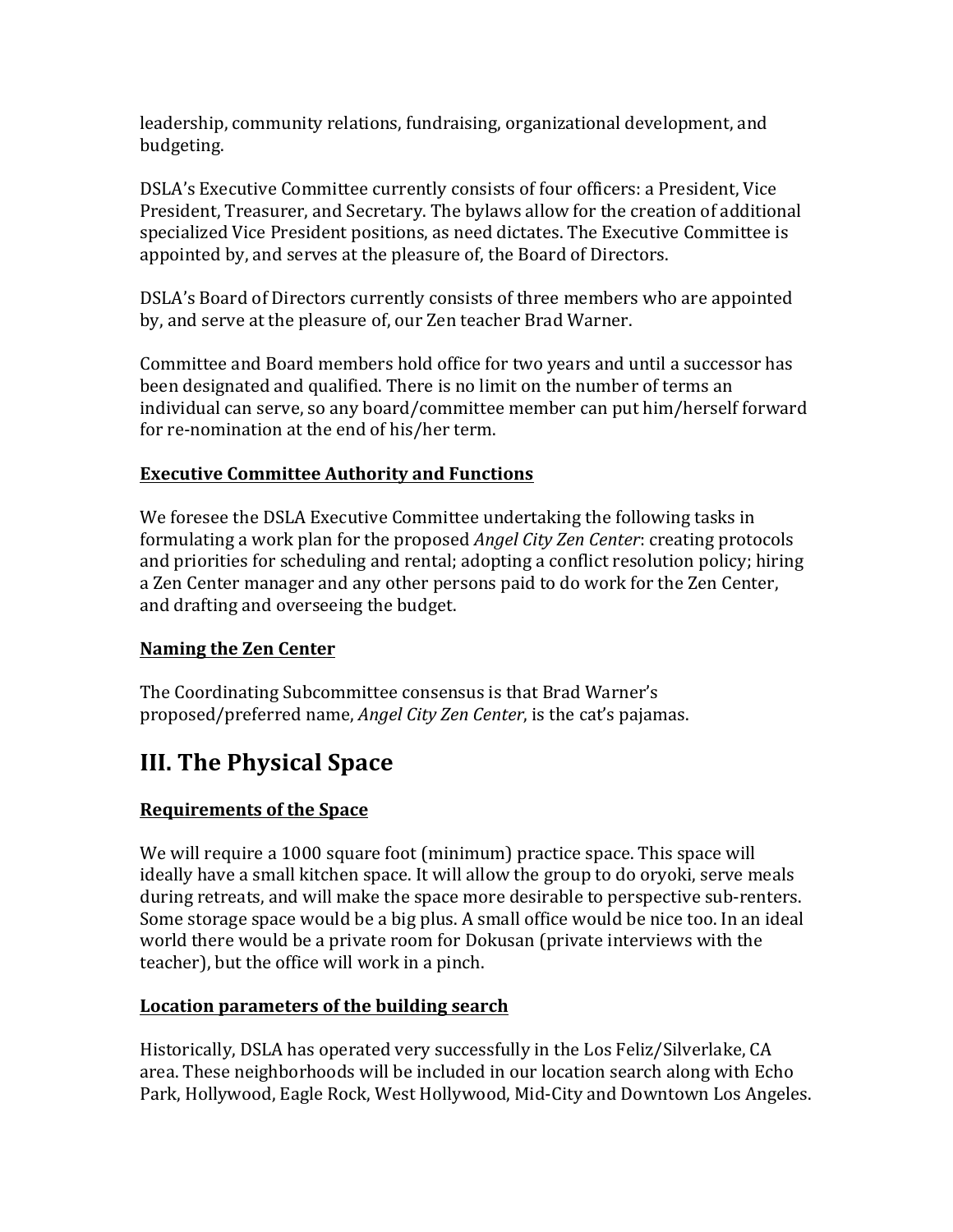That said, we don't want to lock ourselves into a specific area and miss out on good opportunities elsewhere.

The location we decide on should be centrally located so that we may continue to easily serve Sangha members in the far corners of Los Angeles like Pasadena, the San Fernando Valley, the South Bay, and Long Beach. The neighborhood should ideally be full of young, hip, socially minded, forward-thinking residents. Those are our bread and butter.

Any neighborhood we settle upon must be safe. There should be ample parking, whether that means plenty on nearby streets, or having our own dedicated lot. The building would ideally be close to markets, cafes, and eateries, near/on wellestablished public transit routes, and near an available outdoor space suitable for walking meditation, outdoor movement, family and social activities, etc.

# **IV. Management and Scheduling**

## **Management**

We recommend that a Zen Center Manager position be created to oversee day-today operations. The manager's duties could include some or all of the following: scheduling, posting the Zen Center's calendar, general maintenance, cleaning, showing the space, phone & mail, maintaining supplies, interacting with the landlord on building maintenance issues, securing Zen Center Dana, and maintaining communication with the Board. A full job description will be needed. It is still being discussed whether the Manager would be a paid employee or contractor.

If hiring a Manager turns out to not be feasible financially initially, the above duties will need to be split between members of the Executive Committee and trusted members of the Sangha. More discussion in terms of division of labor is needed.

To assure disinterested financial oversight, we also plan to eventually hire a professional bookkeeper and/or nonprofit administrator from outside the Sangha. Until this is feasible financially, DSLA's treasurer will perform these tasks.

Other organizational and operational tasks may be performed by Executive Committee/Board members or qualified volunteers, with general oversight by the Executive Committee.

## **Rental Policy**

Renting the Zen Center to non-affiliated groups or for classes could substantially increase the financial viability of the Center. The subcommittee is agreed that a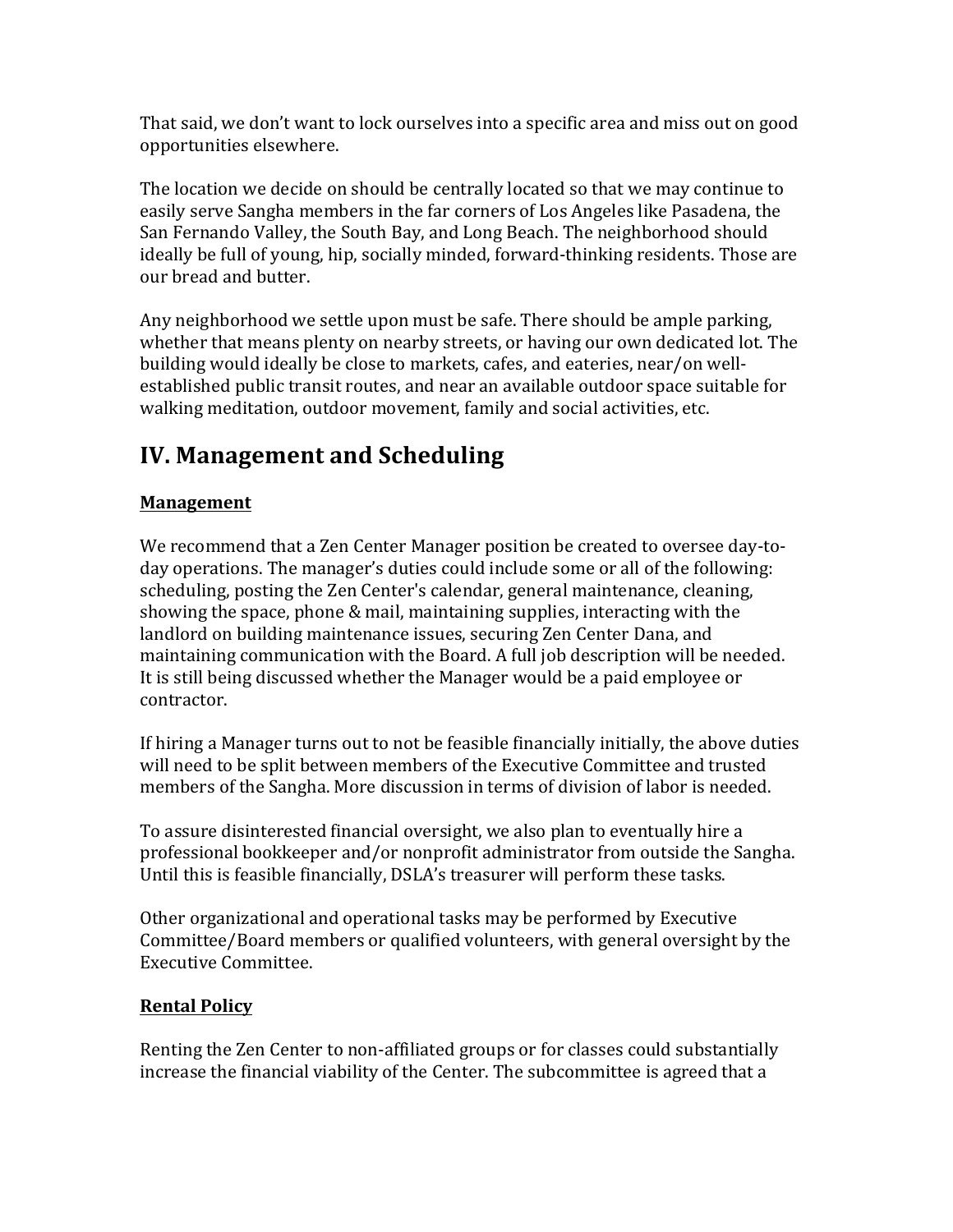primary guiding principal should be consistency of any use with the mission of the Zen Center. 

The subcommittee leaves further development of a rental policy to the Executive Committee. Our recommendation is to open the Zen Center with the programs currently offered by DSLA and expand slowly to include other compatible programs and uses.

## **<u>Set Up and Cleaning</u>**

We recommend a default set-up for the meditation hall, to be determined dependent on the configuration of the space. Each teacher/group/user would restore the meditation hall to the default at the end of its program. Zafus and zabutons could be stored in the meditation hall, probably stacked in piles against a wall. Individual groups/teachers may choose to use other furnishings specific to their practice (e.g., chairs, tables, portable low wall dividers).

Each user would be responsible for leaving the meditation hall clean and ready for the next event. A set of cleaning protocols would be adopted for each user to follow after they hold a sitting or other event at the Zen Center.

We recommend the installation of a permanent altar. As a Zen Sangha, our preference is to have the altar placed out from, not against, a wall, so walking meditation can occur behind the altar. This is another issue that will necessarily have to be resolved with respect to an actual site. We recommend that a "temple committee" be created to take responsibility for maintenance of the altar.

As a Zen Sangha, we burn incense on the altar as a regular part of our practice. The impact of incense burning on chemically sensitive individuals is a concern to be dealt with in the design of heating and air conditioning filtration systems.

We recommend that "whole Zen Center" cleaning would be done by a combination of professional janitorial service and Sangha volunteers. The Zen Center Manager would coordinate the volunteer effort. A monthly volunteer cleaning and maintenance service day is recommended. A line item for professional janitorial service is included in the draft budget.

# **V. Budget Estimate and Financing Plan**

## **Introduction**

DSLA has historically kept operating costs low through sub-tenant arrangements with other established organizations. Becoming a primary lessee will carry significantly greater costs. In addition to higher rent, the Zen Center would incur other building operating costs such as utilities, phone, janitorial services, etc. In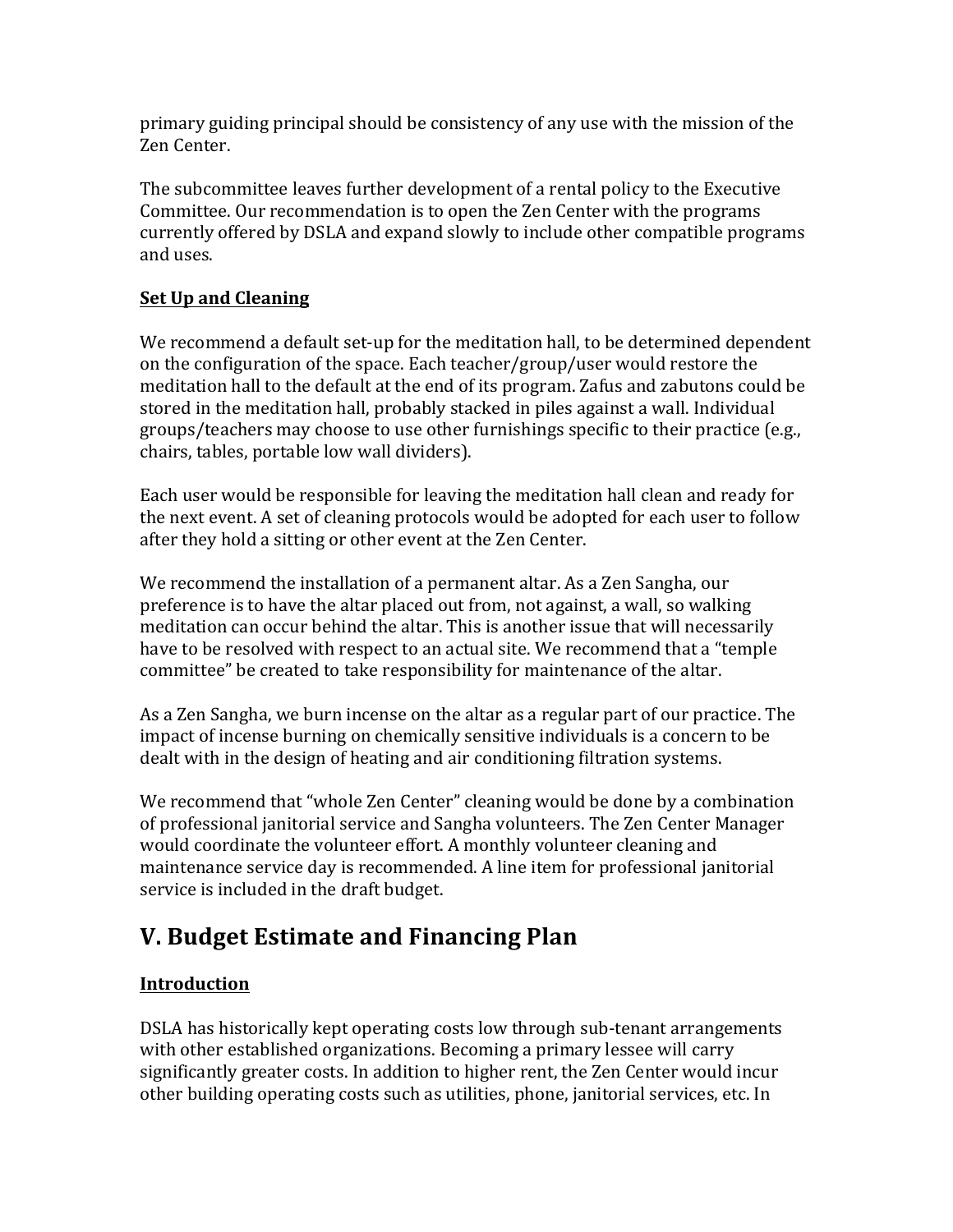addition, it is possible that the Zen Center would want to undertake modest tenant improvements to make the building most suitable for our weekly programs and weekend retreats.

#### **The Initial Fundraising Surge**

Fully intent on giving this endeavor its best chance to succeed, we plan to raise \$75,000 before we even start seriously looking at spaces. As outlined in the attached draft budget, \$16,725 will cover start up/capital costs, \$54,900 will cover the first year's operating costs, and we've built in a small cushion/contingency budget.

We plan to raise this money primarily via a series of Indiegogo campaigns, but will also rely heavily on donations from Sangha members, wealthy private donors, and various fundraising events.

#### **Moving Forward**

The goal, of course, after a year, is to have the Center sustaining itself. That said we believe that the higher costs and responsibilities of becoming a primary tenant will require a new approach to financing operations.

The Dana basket approach, while traditional for teacher donations, is not sufficiently reliable to guarantee lease payments and other fixed costs. The budget plan submitted below is predicated on pledges from Sangha members and outside donors as the primary source of funding operations. Other financing options – such as future Indiegogo campaigns - and approaches can be considered as necessary.

The following budget discussion is based on draft operating and tenant improvement budgets included as an attachment at the very end of this document. These budget scenarios have been created in consultation with a number of knowledgeable sources as mentioned in the introduction to the report.

#### **Operating Budget**

The draft operating budget shows the most likely scenario we'll encounter in a building search. After conferring with a real estate agent, we are counting on paying around \$4 per square foot. The assumption is that the Zen Center/tenant will pay all expenses, include city utilities, energy costs, insurance, building maintenance, etc., in addition to the rent.

To the extent possible, expenses have been verified, either by applying a "rule of thumb" used in the commercial leasing industry or by verification with the source of the expense.

#### **Financing Operations**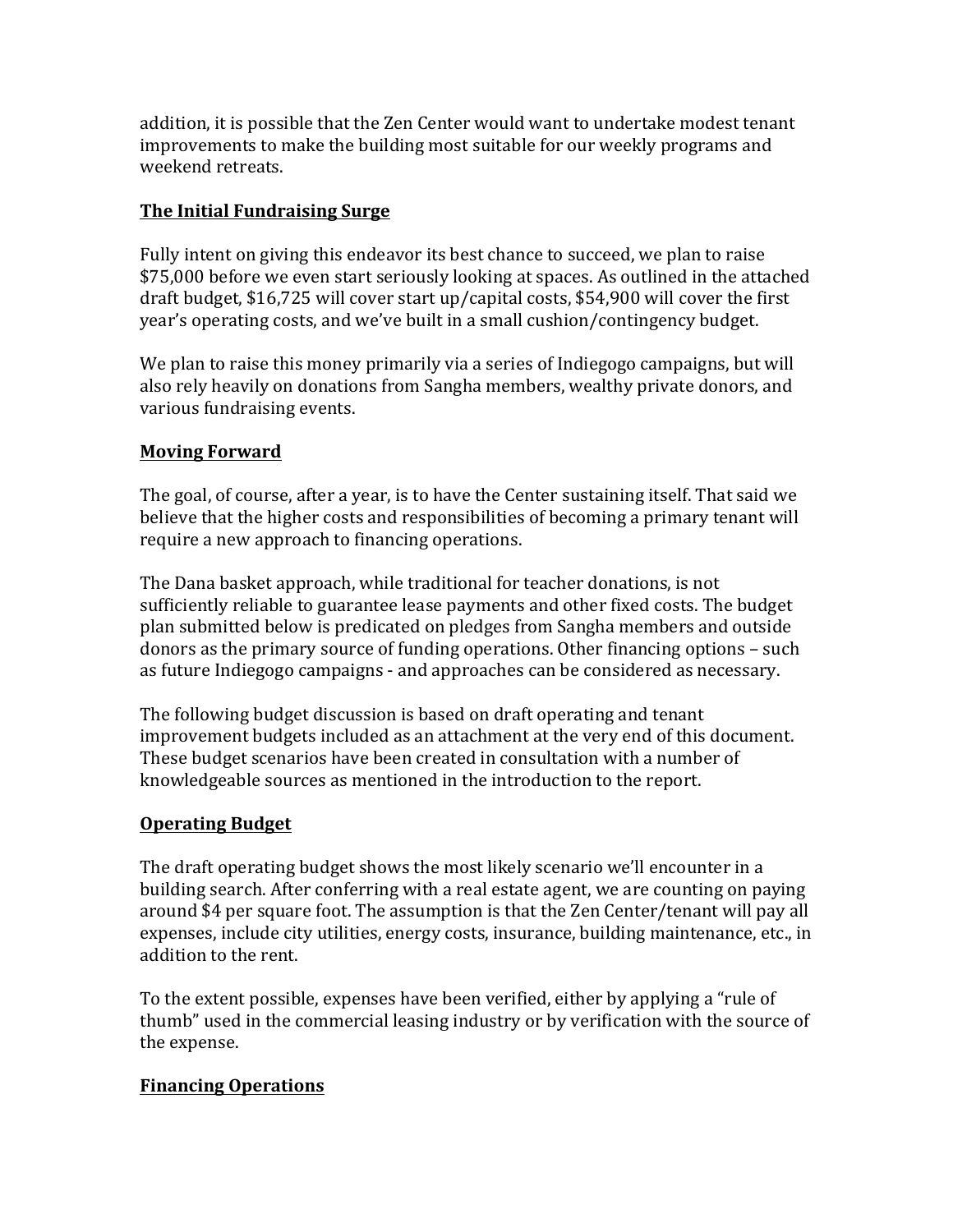As shown in the draft budget, moving forward, annual operating costs should be about \$54,900. We propose that voluntary weekly, monthly, or annual pledges and/or individual class tuition would form the "backbone" of financing Zen Center operations, with total income coming from the following three sources:

- 1) Pledges from/tuitions paid by individual Sangha members.
- 2) Rent from non-member groups using the Dharma Center.
- 3) Pledges from outside Individuals (Brad Warner fans outside of Los Angeles).

And, of course, any short fall would be made up with another aggressive internet fundraiser.

We anticipate that pledges from/tuition paid by individual Sangha members, in the aggregate, would fund the largest share of the operating budget, most probably in the range of  $60-70\%$  of the total budget. Rent from non-member groups would fund 20-30% of the budget. Pledges from outside individuals would be an incidental source of income, estimated at 5-10% of the budget.

As noted on the budget page, the number of individual contributors (at average \$50 per month or \$600 per year) needed to sustain our operating budget would be 92.

The committee had preliminary discussions of the benefits associated with pledging, but has nothing conclusive to report at this time. We do recommend that benefits associated with pledging be the same, regardless of the amount pledged.

#### **Teacher Dana**

As has been done for years at DSLA, an appointed member of the Sangha will ask attendees for teacher dana/contributions to keep the center running at the end of each of our events. Historically, all dana collected has necessarily gone into the group bank account to cover operating costs. It is the recommendation of this subcommittee that we eventually move toward the model adopted by centers like *Against the Stream*, where Dana is split evenly between the Center and the attending teacher.

#### **Tenant Improvements: Making the Building our Own**

Since no leased space will be ideally configured for the Zen Center's intended use, we assume a modest budget for tenant improvements (internal walls, plumbing, paint, furniture, etc.) will be required.

Any major tenant improvements (though we're trying hard to avoid needing to make any) will require professional design, plans, code compliance, and building permits, and we recommend that these be handled by a professional architect and contractor. Sangha volunteers could handle minor tenant improvements, such as painting.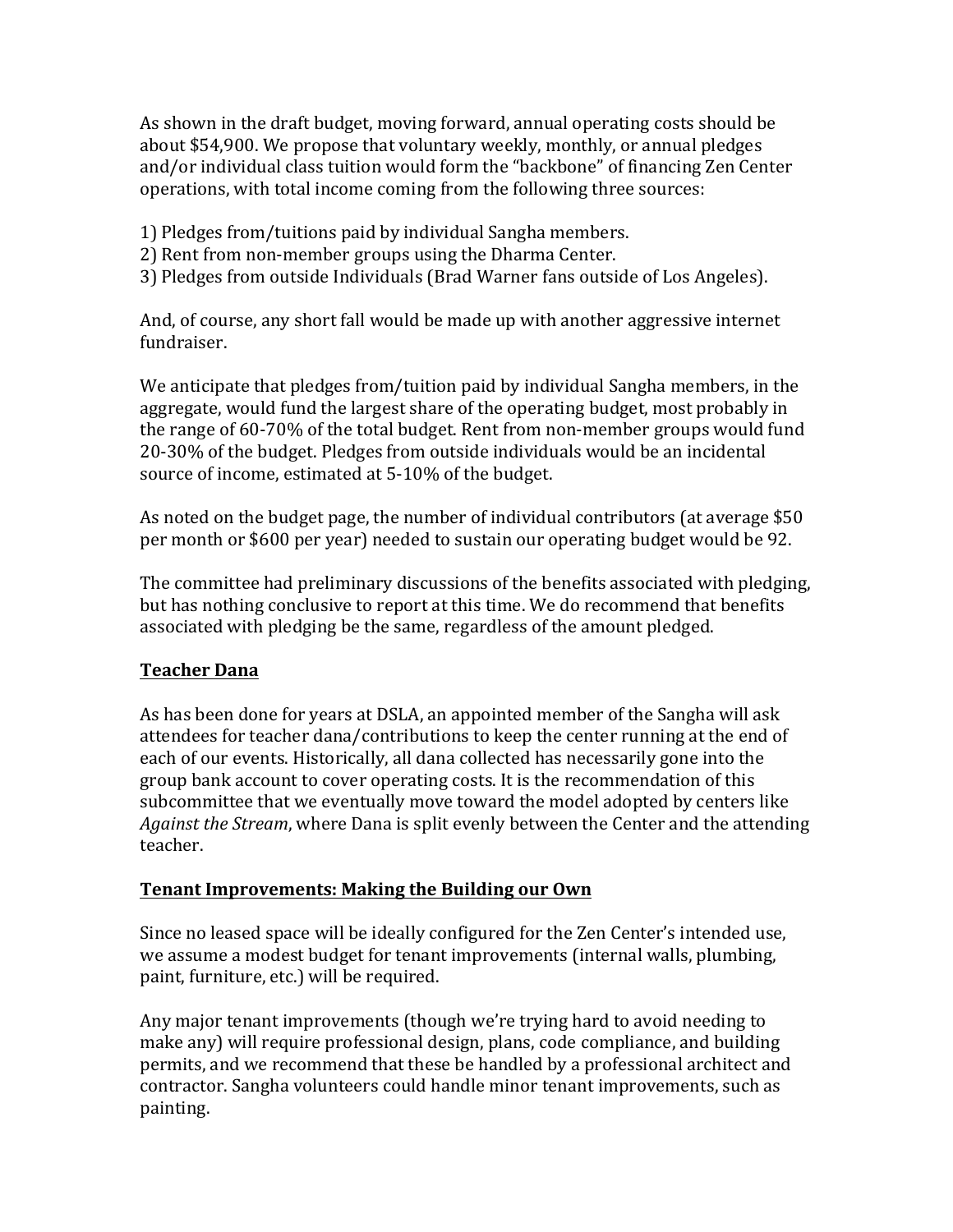#### **Investment Option to Fund Center Operations:**

In addition to soliciting gift donations, the Zen Center could create a "memberinvestor" vehicle to fund shortfalls in operating costs/Center improvements. For example, the Sacramento Natural Foods Co-op recently approved a by-law amendment to allow its members to invest in the Co-op. Member investment will reduce the Co-op's reliance on bank financing and provide a return to memberinvestors similar to or better than bank Certificates of Deposits.

An investment vehicle could similarly be created to fund start up costs/tenant improvements at the Zen Center, with Sangha-member-investors receiving their return from incremental rent paid by the Zen Center. In other words, the Zen center's rent would include two payments – one to the landlord and one to the investor group.

#### **Purchase Option**

In the most likely and anticipated scenario, the Zen Center will be a tenant, leasing its space directly from a landlord. We consider it unlikely that sufficient resources will be available to purchase a building. However, in the course of our research, a real estate broker suggested that if a sufficient number of supporters/investors stepped forward and we raised around \$1,000,000, the Zen Center could consider purchasing and renovating a building, as opposed to leasing. We consider this possibility intriguing enough not to completely rule it out.

#### **Concluding statement of the ACZC Coordinating Committee**

We the members of the Coordinating Committee appreciate the opportunity to have served the Sangha in the capacity of researching and writing this report. In the months since we began meeting we have become increasingly hopeful that a acquiring our own, dedicated practice space is a real possibility. We look forward to a lively conversation about the recommendations of the report and the next steps that may be taken to realize the vision of the *Angel City Zen Center*.

Craig French Rylend Grant John Graves Nina Snow Brad Warner

See following page for attachments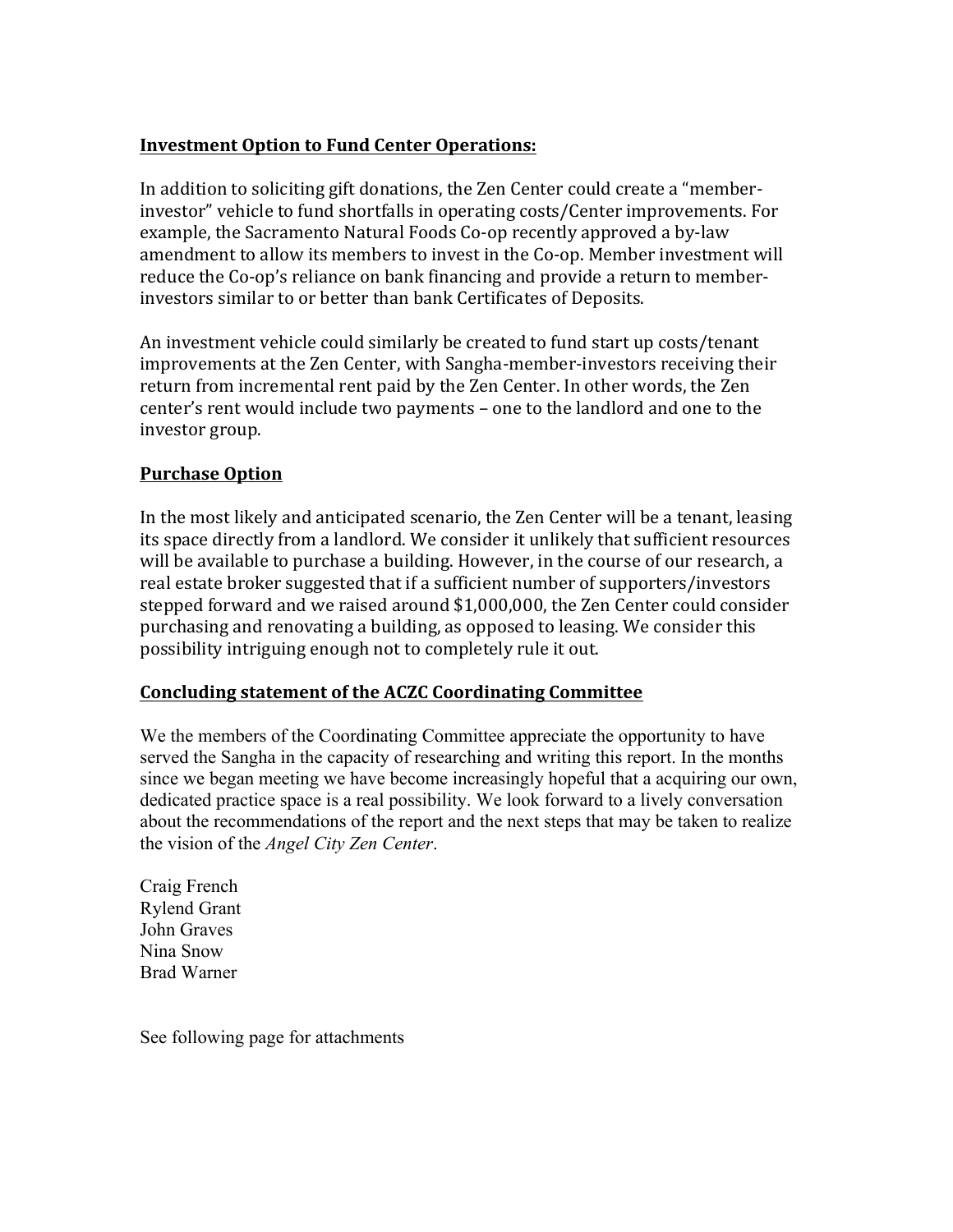## **DRAFT BUDGET**

## *Practice Area Only*

#### **Monthly**

| Square Feet:<br>\$\$ per Square Foot: | 1,000<br>\$4 |
|---------------------------------------|--------------|
|                                       |              |
| Rent                                  | \$4,000      |
| City utilities (water, trash, sewer)  | \$100        |
| SMUD, PG&E (10¢ per sq.ft.)           | \$100        |
| Janitorial                            | \$75         |
| Security                              | \$75         |
| Insurance                             | \$100        |
| Building maintenance                  | \$100        |
| <b>Property Taxes</b>                 | \$125        |
| <b>Monthly Total</b>                  | \$4575       |
| Loaded monthly per sq.ft.             | \$4.58       |

## **Yearly**

| Rent                                 | \$48,000 |
|--------------------------------------|----------|
| City utilities (water, trash, sewer) | \$1,200  |
| SMUD, PG&E (10¢ per sq.ft.)          | \$1,200  |
| Janitorial                           | \$900    |
| Security                             | \$900    |
| Insurance                            | \$1,200  |
| Building maintenance                 | \$1,200  |
| <b>Property Taxes</b>                | \$1,500  |
| <b>Annual Total</b>                  | \$54,900 |
| Rent/sq.ft./year                     | \$48.00  |
| Expenses/sq.ft./year                 | \$8.10   |
| Total/sq.ft.                         | \$54.90  |

Number of pledges at an average donation of \$50 per month to reach our monthly budget? **92**

### **\*Continued on the next page\***